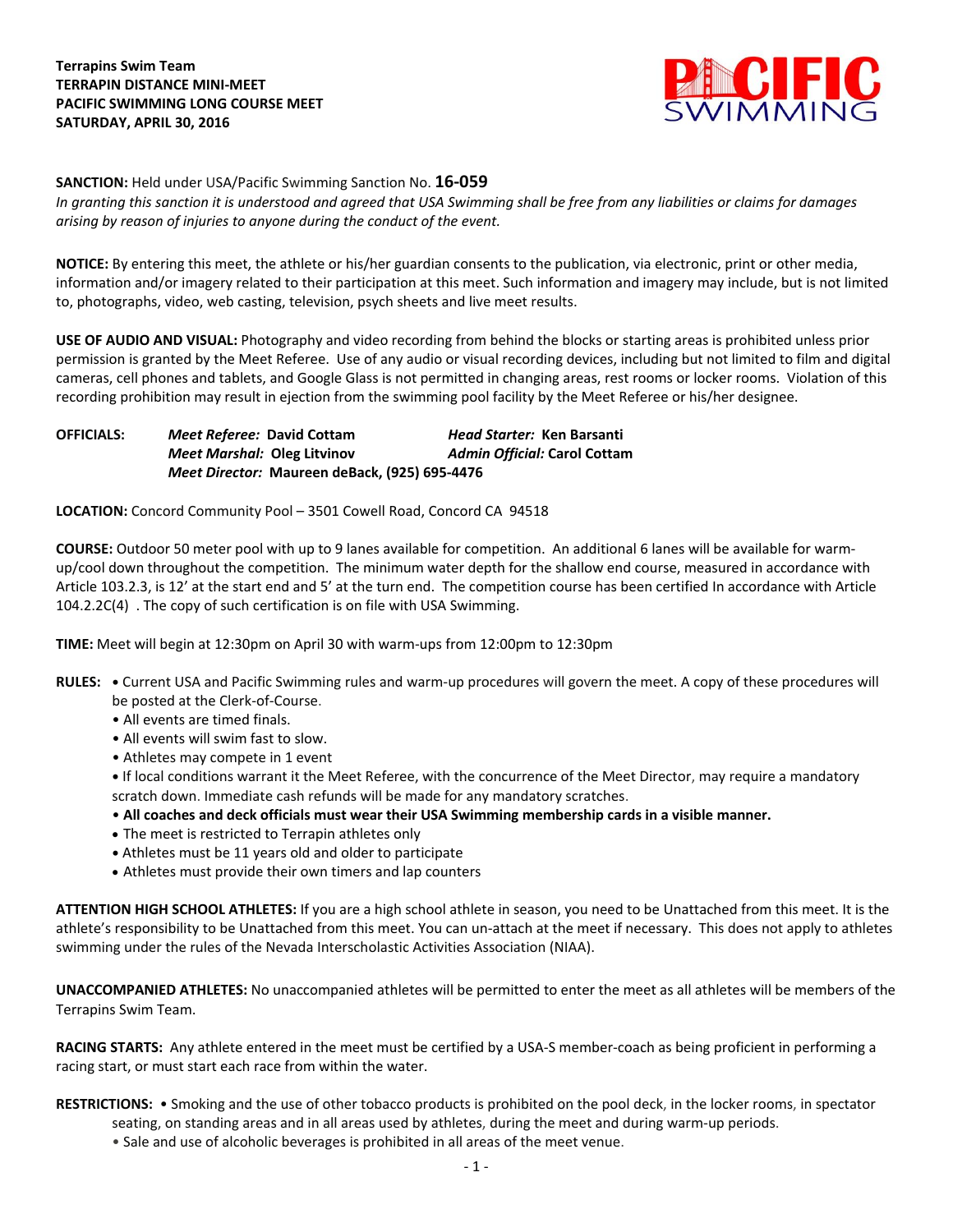- No glass containers are allowed in the meet venue.
- No propane heater is permitted except for snack bar/meet operations.
- All shelters must be properly secured.
- Changing into or out of swimsuits other than in locker rooms or designated areas is prohibited.
- Destructive devices, to include but not limited to, explosive devices and equipment, firearms (open or concealed), blades, knives, mace, stun guns and blunt objects are strictly prohibited in the swimming facility and its surrounding areas. If observed, the Meet Referee or his/her designee may ask that these devices be stored safely away from the public or removed from the facility. Noncompliance may result in the reporting to law enforcement authorities and ejection from the facility. Law enforcement officers (LEO) are exempt per applicable laws.
- **ELIGIBILITY:** Athletes must be current members of USA-S and enter their name and registration number on the meet entry card as they are shown on their Registration Card. If this is not done, it may be difficult to match the athlete with the registration and times database. The meet host will check all athlete registrations against the SWIMS database and if not found to be registered, the Meet Director shall accept the registration at the meet (a \$10 surcharge will be added to the regular registration fee). Duplicate registrations will be refunded by mail.
	- The meet is restricted to Terrapin athletes only.
	- Entries with **"NO TIME" will be accepted**.
	- Disabled athletes are welcome to attend this meet and should contact the Meet Director or Meet Referee regarding any special accommodations on entry times and seeding per Pacific Swimming policy.
	- The athlete's age will be the age of the athlete on the first day of the meet.

**ENTRY FEES:** There are no entry fees for this meet.

**ENTRIES**: Entries must be on the attached consolidated entry form. Forms must be filled out completely and printed clearly with athlete's best time or no time. Entries must be hand delivered to a Terrapin coaching staff member or the Meet Director by Friday, April 22, 2016 8:00 p.m.

**CHECK-IN:** The meet will be pre-seeded. Psych sheet will be posted at the pool with heat and lane assignments on Saturday, April  $30<sup>th</sup>$  at 12:00pm and will be posted on the secured Terrapin website.

**SCRATCHES:** Any athletes not reporting for or competing in an individual timed final event shall not be penalized. Athletes who must withdraw from an event after it is seeded are requested to inform the referee immediately.

**AWARDS:** No awards will be given at this meet.

## **ADMISSION:** Free.

**SNACK BAR & HOSPITALITY:** There will be no snack bar and no Hospitality services at this meet.

| <b>GIRLS</b> | <b>EVENTS</b>         | <b>BOYS</b> |  |  |  |
|--------------|-----------------------|-------------|--|--|--|
| Event#       | <b>EVENT</b>          | Event#      |  |  |  |
|              | 11 and up 800 Free    |             |  |  |  |
| 3            | 11 and up 1500 Free   | Δ           |  |  |  |
|              | 10 and under 400 Free | b           |  |  |  |

Use the following URL to find the time standards: <http://www.pacswim.org/swim-meet-times/standards>